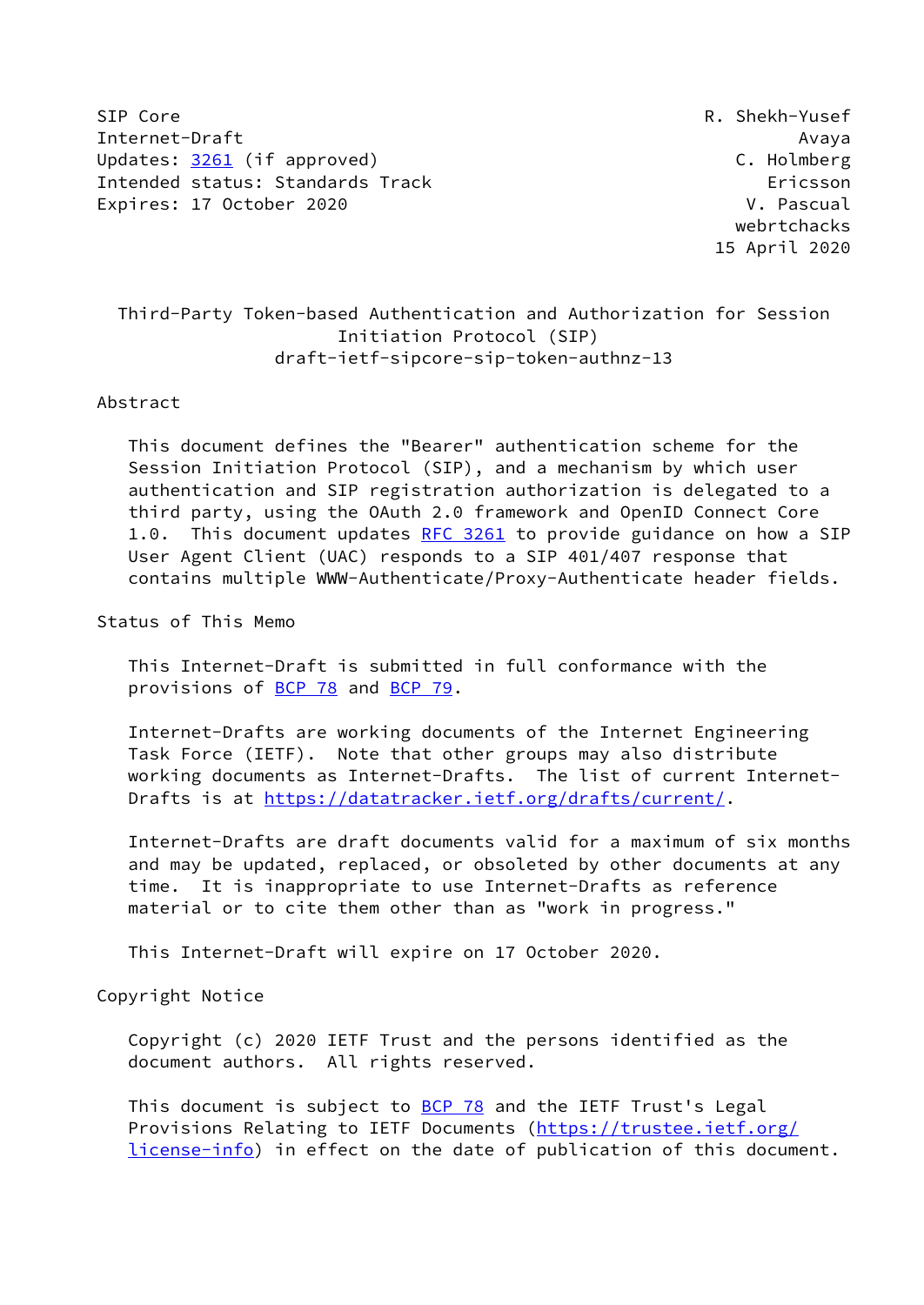```
Internet-Draft 3rd-Party Token-based AuthNZ for SIP April 2020
```
 Please review these documents carefully, as they describe your rights and restrictions with respect to this document. Code Components extracted from this document must include Simplified BSD License text as described in Section 4.e of the **[Trust Legal Provisions](https://trustee.ietf.org/license-info)** and are provided without warranty as described in the Simplified BSD License.

# Table of Contents

|                  |                                                        |  |  |  |  |  | $\overline{2}$  |
|------------------|--------------------------------------------------------|--|--|--|--|--|-----------------|
|                  | 1.1.                                                   |  |  |  |  |  | $\overline{3}$  |
|                  | SIP User Agent Types<br>1.2.                           |  |  |  |  |  | $\overline{3}$  |
|                  | Token Types and Formats<br>1.3.                        |  |  |  |  |  | $\overline{3}$  |
|                  | 1.4.                                                   |  |  |  |  |  | $\overline{4}$  |
|                  | 1.4.1.                                                 |  |  |  |  |  | $\overline{4}$  |
|                  | 1.4.2. Registration with Preconfigured AS              |  |  |  |  |  | 6               |
|                  | $2 \cdot$                                              |  |  |  |  |  | $\overline{1}$  |
|                  | 2.1.                                                   |  |  |  |  |  | $\mathbf{Z}$    |
|                  | $2.1.1.$ Obtaining Tokens and Responding to Challenges |  |  |  |  |  | $\overline{1}$  |
|                  | $2.1.2$ . Protecting the Access Token                  |  |  |  |  |  | 8               |
|                  | 2.1.3. REGISTER Request                                |  |  |  |  |  | $\underline{8}$ |
|                  | 2.1.4. Non-REGISTER Request                            |  |  |  |  |  | 9               |
|                  | $2.2$ . UAS and Registrar Behavior                     |  |  |  |  |  | 9               |
|                  |                                                        |  |  |  |  |  | 10              |
| $\overline{3}$ . |                                                        |  |  |  |  |  | 10              |
| $\overline{4}$ . | WWW-Authenticate Response Header Field                 |  |  |  |  |  | 10              |
| $\overline{5}$ . |                                                        |  |  |  |  |  | 12              |
| 6.               |                                                        |  |  |  |  |  | 12              |
| $\overline{1}$ . |                                                        |  |  |  |  |  | 12              |
| 8.               |                                                        |  |  |  |  |  | 13              |
|                  | Authors' Addresses                                     |  |  |  |  |  | 14              |
|                  |                                                        |  |  |  |  |  |                 |

# <span id="page-1-0"></span>[1](#page-1-0). Introduction

The Session Initiation Protocol (SIP) [[RFC3261](https://datatracker.ietf.org/doc/pdf/rfc3261)] uses the same framework as HTTP [[RFC7230](https://datatracker.ietf.org/doc/pdf/rfc7230)] to authenticate users: a simple challenge-response authentication mechanism that allows a SIP server to challenge a SIP client request and allows a SIP client to provide authentication information in response to that challenge.

 OAuth 2.0 [[RFC6749](https://datatracker.ietf.org/doc/pdf/rfc6749)] defines a token-based authorization framework to allow an OAuth client to access resources on behalf of its user.

The OpenID Connect 1.0 specification [\[OPENID](#page-13-2)] defines a simple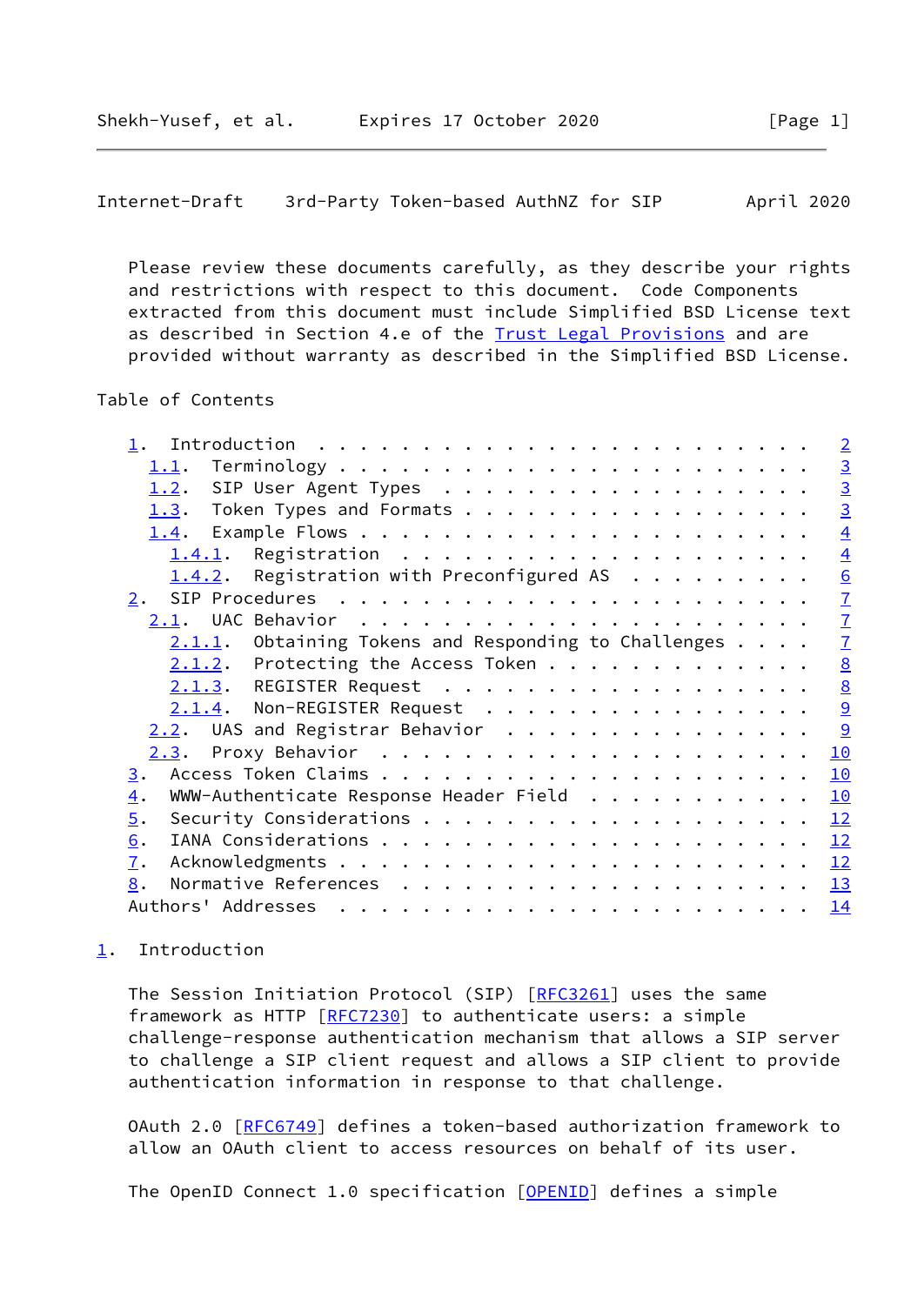identity layer on top of the OAuth 2.0 protocol, which enables clients to verify the identity of the user based on the authentication performed by a dedicated authorization server, as well as to obtain basic profile information about the user.

Shekh-Yusef, et al. Expires 17 October 2020 [Page 2]

<span id="page-2-1"></span>Internet-Draft 3rd-Party Token-based AuthNZ for SIP April 2020

 This document defines the "Bearer" authentication scheme for the Session Initiation Protocol (SIP), and a mechanism by which user authentication and SIP registration authorization is delegated to a third party, using the OAuth 2.0 framework and OpenID Connect Core 1.0. This kind of user authentication enables single sign-on, which allows the user to authenticate once and gain access to both SIP and non-SIP services.

This document also updates  $[REC3261]$ , by defining the User Agent Client (UAC) procedures when a UAC receives a 401/407 response with multiple WWW-Authenticate/Proxy-Authenticate header fields, providing challenges using different authentication schemes for the same realm.

## <span id="page-2-0"></span>[1.1](#page-2-0). Terminology

 The key words "MUST", "MUST NOT", "REQUIRED", "SHALL", "SHALL NOT", "SHOULD", "SHOULD NOT", "RECOMMENDED", "MAY", and "OPTIONAL" in this document are to be interpreted as described in [BCP 14](https://datatracker.ietf.org/doc/pdf/bcp14) [[RFC2119](https://datatracker.ietf.org/doc/pdf/rfc2119)] [\[RFC8174](https://datatracker.ietf.org/doc/pdf/rfc8174)] when, and only when, they appear in all capitals, as shown here.

## <span id="page-2-2"></span>[1.2](#page-2-2). SIP User Agent Types

The OAuth 2.0 authorization framework [[RFC6749](https://datatracker.ietf.org/doc/pdf/rfc6749)] defines two types of clients, confidential and public, that apply to the SIP UACs.

- \* Confidential User Agent: a SIP UAC that is capable of maintaining the confidentiality of the user credentials and any tokens obtained using these user credentials.
- $*$  Public User Agent: a SIP UAC that is incapable of maintaining the confidentiality of the user credentials and any obtained tokens.

The mechanism defined in this document MUST only be used with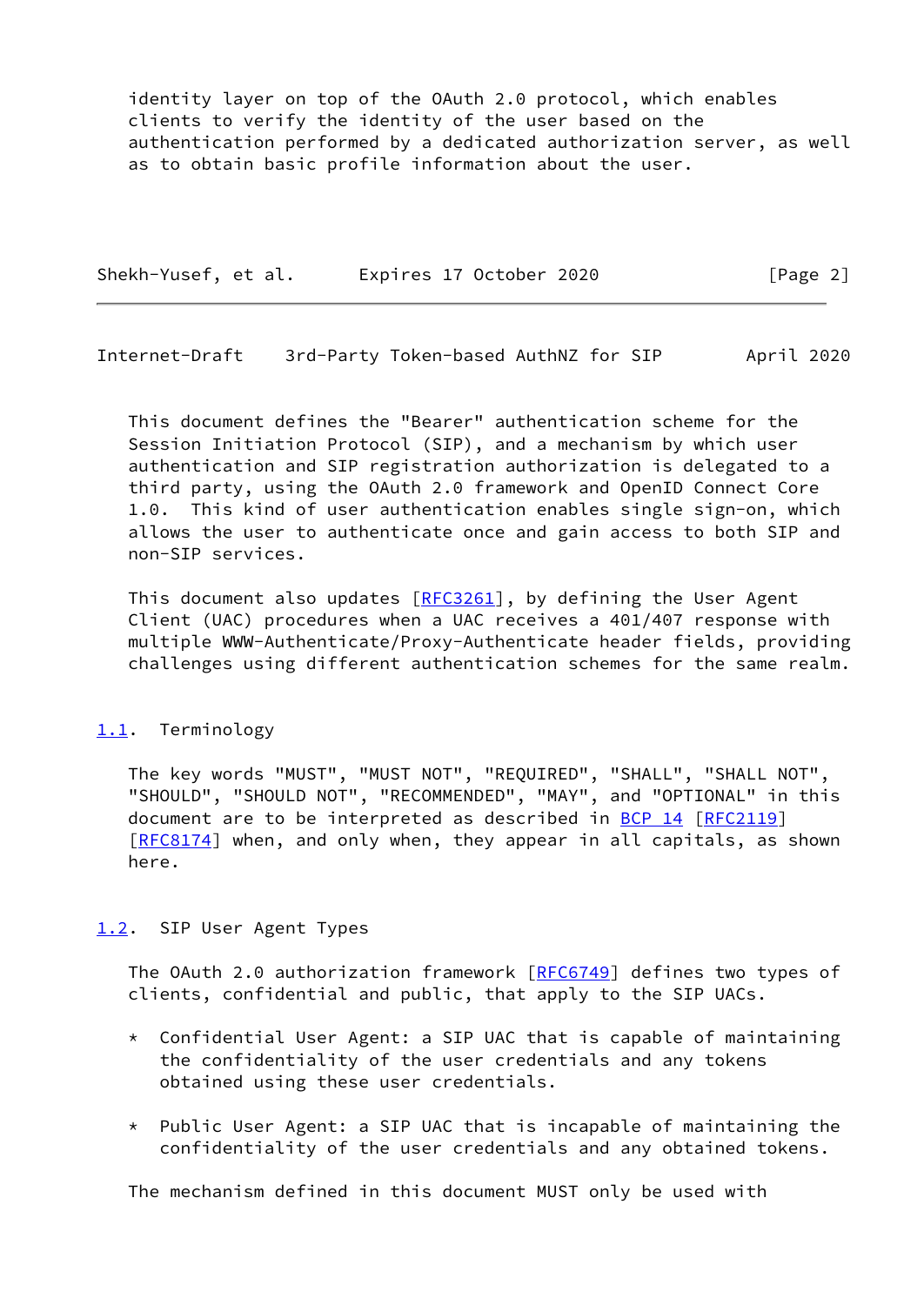Confidential User Agents, as the UAC is expected to obtain and maintain tokens to be able to access the SIP network.

<span id="page-3-0"></span>[1.3](#page-3-0). Token Types and Formats

 The tokens used in third-party authorization depend on the type of authorization server (AS).

 An OAuth authorization server provides the following tokens to a successfully authorized UAC:

Shekh-Yusef, et al. Expires 17 October 2020 [Page 3]

<span id="page-3-2"></span>Internet-Draft 3rd-Party Token-based AuthNZ for SIP April 2020

- \* Access token: the UAC will use this token to gain access to services by providing the token to a SIP server.
- \* Refresh token: the UAC will present this token to the AS to refresh a stale access token.

An OpenID Connect server returns an additional token:

 \* ID Token: this token contains the SIP URI and other user-specific details that will be consumed by the UAC.

Tokens can be represented in two different formats:

- \* Structured Token: a token that consists of a structured object that contains the claims associated with the token, e.g. JWT as defined in [[RFC7519](https://datatracker.ietf.org/doc/pdf/rfc7519)].
- \* Reference Token: a token that consists of a random string that is used to obtain the details of the token and its associated claims, as defined in [\[RFC6749](https://datatracker.ietf.org/doc/pdf/rfc6749)].

 Access Tokens could be represented in one of the above two formats. Refresh Tokens usualy are represented in a reference format, as this token is consumed only the AS that issued the token. ID Token is defined as a structured token in the form of a JWT.

<span id="page-3-1"></span>[1.4](#page-3-1). Example Flows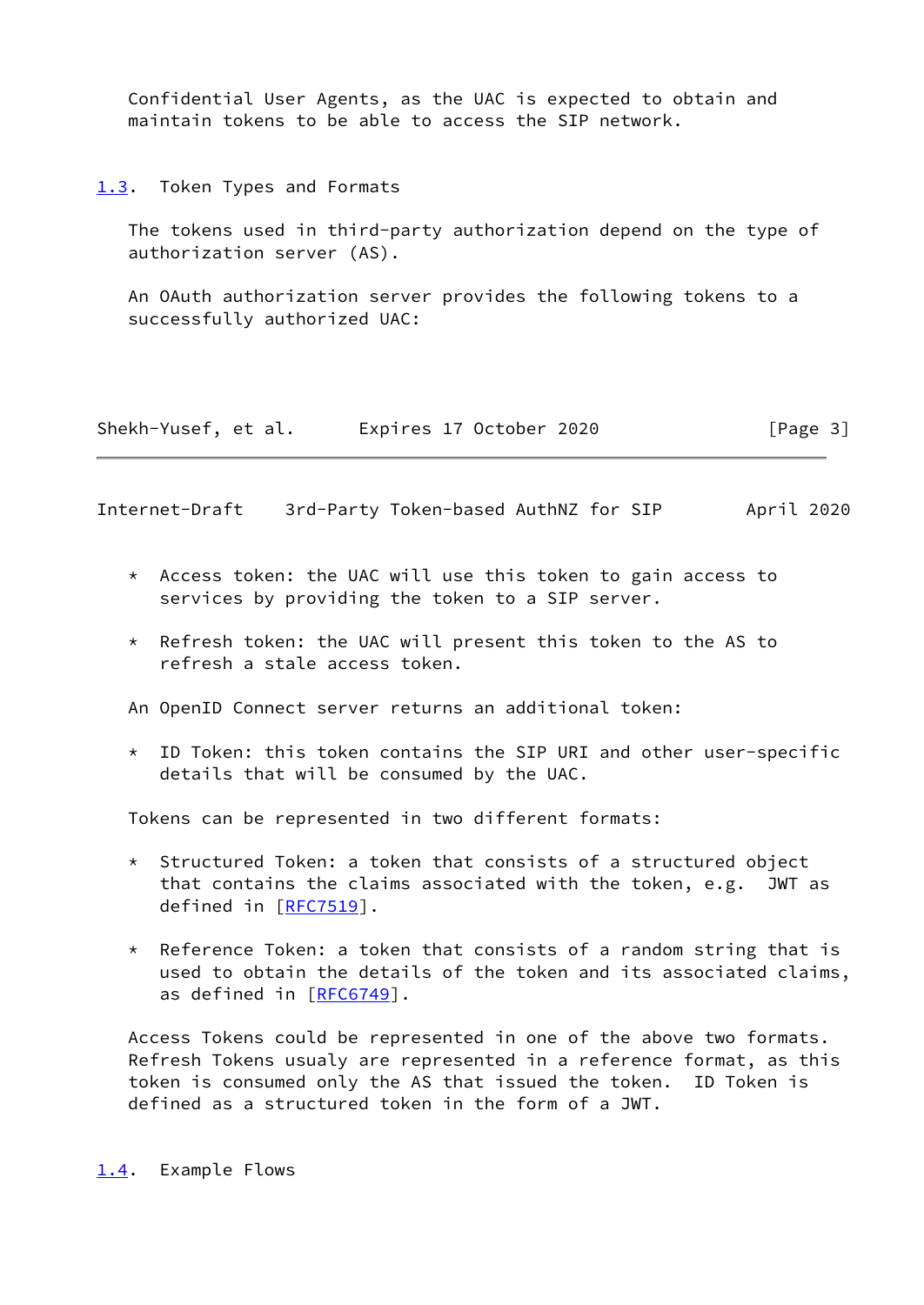### <span id="page-4-0"></span>[1.4.1](#page-4-0). Registration

 Figure 1 below shows an example of a SIP registration, where the registrar informs the UAC about the authorization server from which the UAC can obtain an access token.

Shekh-Yusef, et al. Expires 17 October 2020 [Page 4]

Internet-Draft 3rd-Party Token-based AuthNZ for SIP April 2020

UAC Registrar AS --------------------------------------------------------------------- | | | | [1] REGISTER | | |------------------------------>| | | | | | [2] 401 Unauthorized | | | WWW-Authenticate: Bearer "authz\_server"="<authz\_server>" | |<------------------------------| | | | | | [3] The UAC interacts with the AS and obtains tokens, using | some out-of-scope mechanism. |<=============================================================>| | | | | [4] REGISTER | | Authorization: Bearer <access\_token> |------------------------------>| | | [5] HTTP POST /introspect | | | {access\_token} | | |------------------------------>| | | | | | [6] 200 OK {metadata} |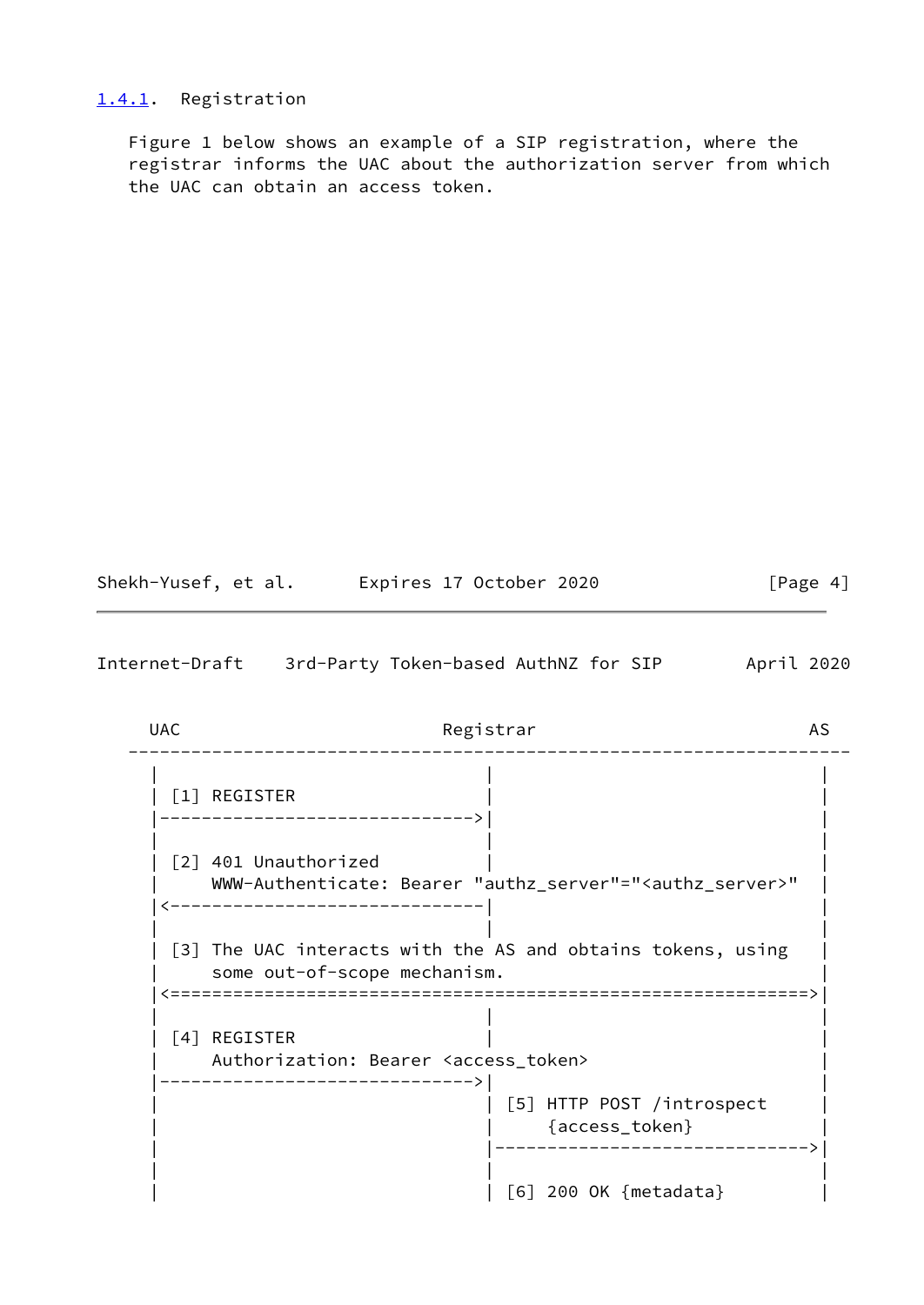| [7] 200 OK |  |
|------------|--|
|            |  |
|            |  |

Figure 1: Example Registration Flow

 In step [1], the UAC starts the registration process by sending a SIP REGISTER request to the registrar without any credentials.

 In step [2], the registrar challenges the UA, by sending a SIP 401 (Unauthorized) response to the REGISTER request. In the response, the registrar includes information about the AS to contact in order to obtain a token.

 In step [3], the UAC interacts with the AS via an out-of-scope mechanism, potentially using the OAuth Native App mechanism defined in [[RFC8252\]](https://datatracker.ietf.org/doc/pdf/rfc8252). The AS authenticates the user and provides the UAC with the tokens needed to access the SIP service.

 In step [4], the UAC retries the registration process by sending a new REGISTER request that includes the access token that the UAC obtained in the step above.

| Shekh-Yusef, et al. | Expires 17 October 2020 | [Page 5] |
|---------------------|-------------------------|----------|
|                     |                         |          |

<span id="page-5-1"></span>Internet-Draft 3rd-Party Token-based AuthNZ for SIP April 2020

 The registrar validates the access token. If the access token is a reference token, the registrar MAY perform an introspection [\[RFC7662](https://datatracker.ietf.org/doc/pdf/rfc7662)], as in steps [5] and [6], in order to obtain more information about the access token and its scope, per [[RFC7662](https://datatracker.ietf.org/doc/pdf/rfc7662)]. Otherwise, after the registrar validates the token to make sure it was signed by a trusted entity, it inspects its claims and acts upon it.

 In step [7], once the registrar has successfully verified and accepted the access token, it sends a 200 (OK) response to the REGISTER request.

<span id="page-5-0"></span>[1.4.2](#page-5-0). Registration with Preconfigured AS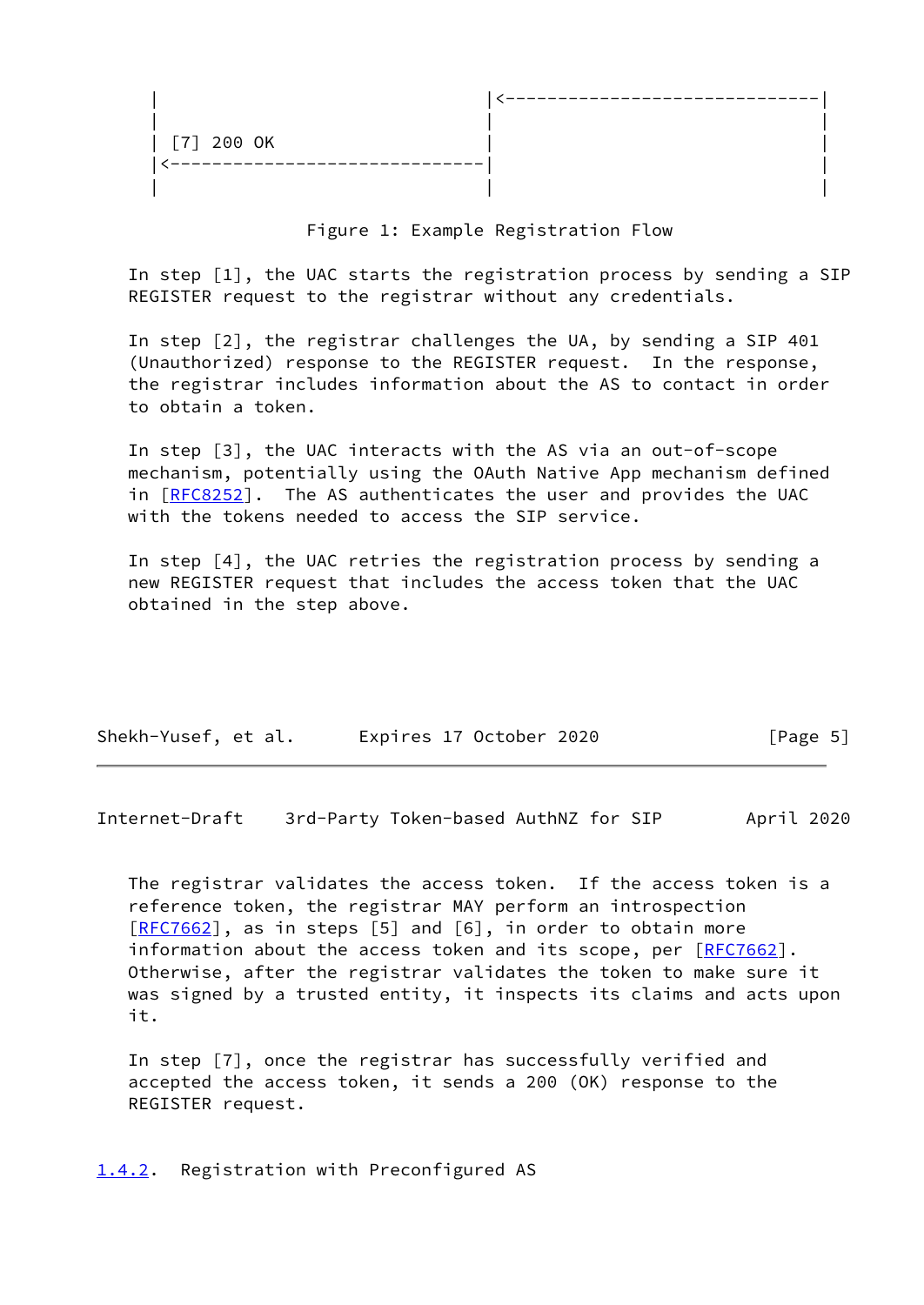Figure 2 shows an example of a SIP registration where the UAC has been preconfigured with information about the AS from which to obtain the access token.



 Figure 2: Example Registration Flow - Authorization Server Information Preconfigured

 In step [1], the UAC interacts with the AS using an out-of-scope mechanism, potentially using the OAuth Native App mechanism defined in [[RFC8252\]](https://datatracker.ietf.org/doc/pdf/rfc8252). The AS authenticates the user and provides the UAC with the tokens needed to access the SIP service.

| Shekh-Yusef, et al. | Expires 17 October 2020 | [Page 6] |
|---------------------|-------------------------|----------|
|---------------------|-------------------------|----------|

<span id="page-6-0"></span>Internet-Draft 3rd-Party Token-based AuthNZ for SIP April 2020

 In step [2], the UAC initiates the registration process by sending a new REGISTER request that includes the access token that the UAC obtained in the step above.

 The registrar validates the access token. If the access token is a reference token, the registrar MAY perform an introspection, as in steps [3] and [4], in order to obtain more information about the access token and its scope, per [\[RFC7662](https://datatracker.ietf.org/doc/pdf/rfc7662)]. Otherwise, after the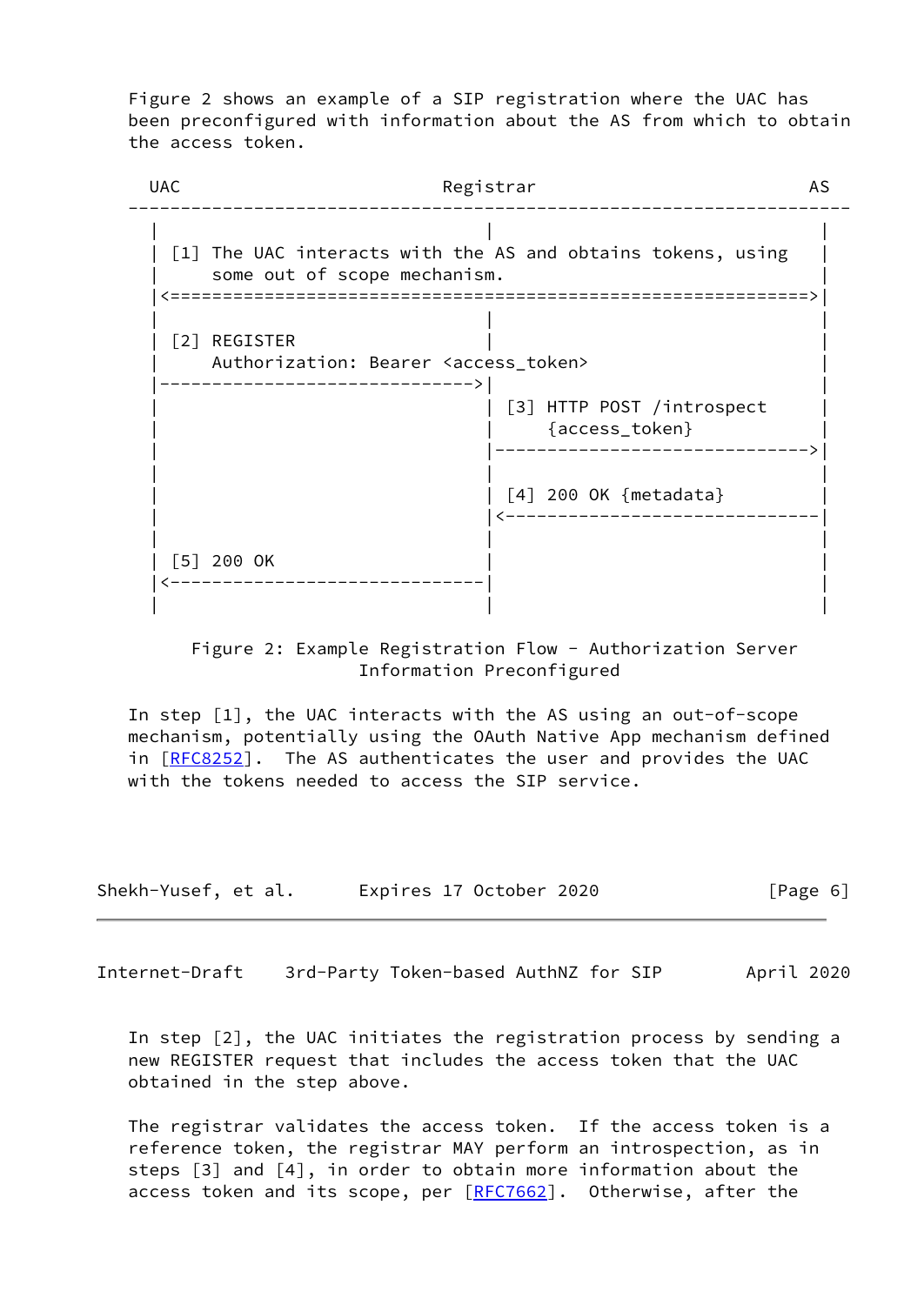registrar validates the token to make sure it was signed by a trusted entity, it inspects its claims and acts upon it.

 In step [5], once the registrar has successfully verified and accepted the access token, it sends a 200 (OK) response to the REGISTER request.

## <span id="page-7-0"></span>[2](#page-7-0). SIP Procedures

Section [22 of \[RFC3261\]](https://datatracker.ietf.org/doc/pdf/rfc3261#section-22) defines the SIP procedures for the Digest authentication mechanism. The same procedures apply to the Bearer authentication mechanism, with the changes described in this section.

### <span id="page-7-1"></span>[2.1](#page-7-1). UAC Behavior

### <span id="page-7-2"></span>[2.1.1](#page-7-2). Obtaining Tokens and Responding to Challenges

 When a UAC sends a request without credentials (or with invalid credentials), it could receive either a 401 (Unauthorized) response with a WWW-Authenticate header field or a 407 (Proxy Authentication Required) response with a Proxy-Authenticate header field. If the WWW-Authenticate or Proxy-Authenticate header field indicates "Bearer" scheme authentication and contains an address to an authorization server, the UAC contacts the authorization server in order to obtain tokens, and includes the requested scopes, based on a local configuration (Figure 1).

 The detailed OAuth2 procedure to authenticate the user and obtain these tokens is out of scope of this document. The address of the authorization server might already be known to the UAC via configuration. In which case, the UAC can contact the authorization server for tokens before it sends a SIP request (Figure 2). Procedures for native applications are defined in [[RFC8252](https://datatracker.ietf.org/doc/pdf/rfc8252)]. When using the mechanism defined in [\[RFC8252](https://datatracker.ietf.org/doc/pdf/rfc8252)] the user of the UAC will be directed to interact with the authorization server using a web browser, allowing the authorization server to prompt the user for multi-factor authentication, to redirect the user to third-party identity providers, and to enable the use of single sign-on sessions.

Shekh-Yusef, et al. Expires 17 October 2020 [Page 7]

<span id="page-7-3"></span>Internet-Draft 3rd-Party Token-based AuthNZ for SIP April 2020

The tokens returned to the UAC depend on the type of authorization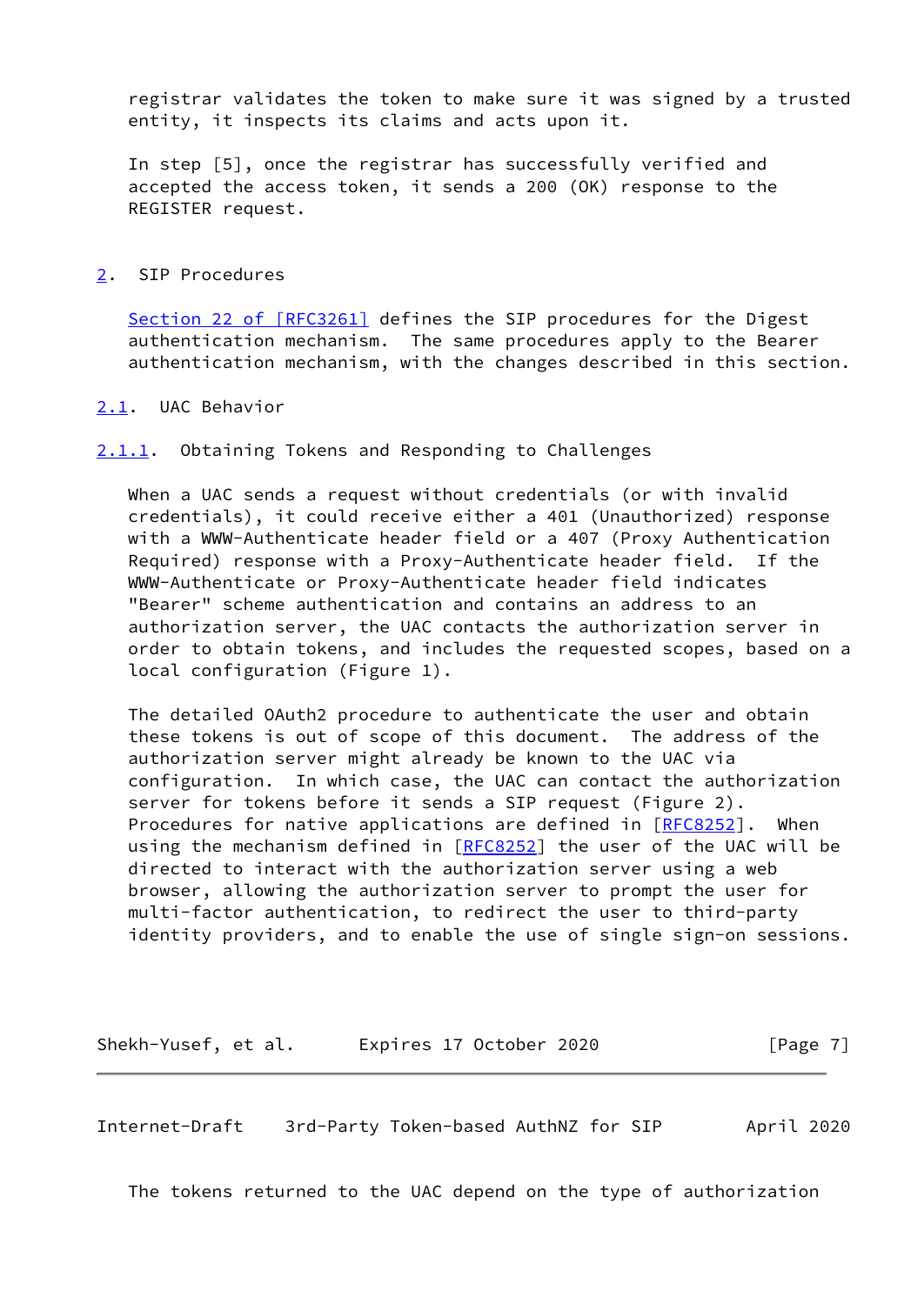server (AS): an OAuth AS provides an access token and refresh token [\[RFC6749](https://datatracker.ietf.org/doc/pdf/rfc6749)]. The UAC provides the access token to the SIP servers to authorize UAC's access to the service. The UAC uses the refresh token only with the AS to get a new access token and refresh token before the expiry of the current access token (see [[RFC6749\]](https://datatracker.ietf.org/doc/pdf/rfc6749), section 1.5 Refresh Token for details). An OpenID Connect server returns an additional ID-Token containing the SIP URI and other user-specific details that will be consumed by the UAC.

 If the UAC receives a 401/407 response with multiple WWW- Authenticate/Proxy-Authenticate header fields, providing challenges using different authentication schemes for the same realm, the UAC selects one or more of the provided schemes (based on local policy) and provides credentials for those schemes.

 NOTE: The address of the Authorization Server might be known to the UAC e.g., using means of configuration, in which case the UAC can contact the Authorization Server in order to obtain the access token before it sends SIP request without credentials.

#### <span id="page-8-0"></span>[2.1.2](#page-8-0). Protecting the Access Token

 [RFC6749] mandates that access tokens are protected with TLS when in transit. However, TLS only guarantees hop-to-hop protection when used to protect SIP signaling. Therefore the access token MUST be protected in a way so that only authorized SIP servers will have access to it. Endpoints that support this specification MUST support encrypted JSON Web Tokens (JWT) [\[RFC7519](https://datatracker.ietf.org/doc/pdf/rfc7519)] for encoding and protecting access tokens when they are included in SIP requests, unless some other mechanism is used to guarantee that only authorized SIP endpoints have access to the access token.

### <span id="page-8-1"></span>[2.1.3](#page-8-1). REGISTER Request

 The procedures in this section apply when the UAC has received a challenge that contains a "Bearer" scheme, and the UAC has obtained a token as specified in [Section 2.1.1.](#page-7-2)

 The UAC sends a REGISTER request with an Authorization header field containing the response to the challenge, including the Bearer scheme carrying a valid access token in the request, as specified in [\[RFC6750](https://datatracker.ietf.org/doc/pdf/rfc6750)].

 Note that, if there were multiple challenges with different schemes, then the UAC may be able to successfully retry the request using non- Bearer credentials.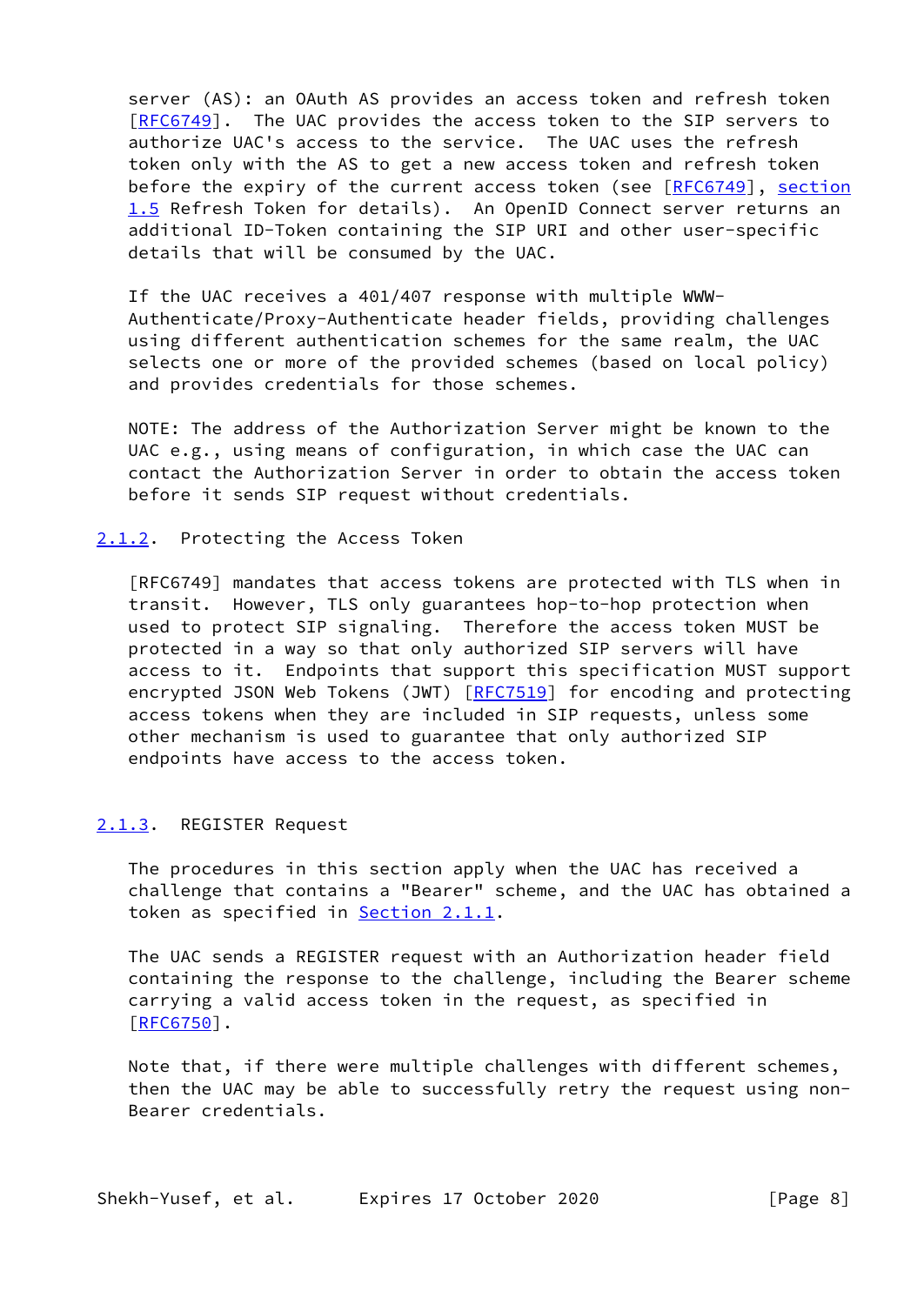<span id="page-9-1"></span>Internet-Draft 3rd-Party Token-based AuthNZ for SIP April 2020

 Based on local policy, the UAC MAY include an access token that has been used for another binding associated with the same Address Of Record (AOR) in the request.

 If the access token included in a REGISTER request is not accepted, and the UAC receives a 401 response or a 407 response, the UAC follows the procedures in [Section 2.1.1.](#page-7-2)

### <span id="page-9-0"></span>[2.1.4](#page-9-0). Non-REGISTER Request

 The procedures in this section apply when the UAC has received a challenge that contains a "Bearer" scheme, and the UAC has obtained a token as specified in **Section 2.1.1**.

 When the UAC sends a request, it MUST include an Authorization header field with a Bearer scheme, carrying a valid access token in the request, as specified in [\[RFC6750](https://datatracker.ietf.org/doc/pdf/rfc6750)]. Based on local policy, the UAC MAY include an access token that has been used for another dialog, or for another stand-alone request, if the target of the new request is the same.

 If the access token included in a request is not accepted, and the UAC receives a 401 response or a 407 response, the UAC follows the procedures in [Section 2.1.1.](#page-7-2)

#### <span id="page-9-2"></span>[2.2](#page-9-2). UAS and Registrar Behavior

 When a UAS or Registrar receives a request that fails to contain authorization credentials acceptable to it, it SHOULD challenge the request by sending a 401 (Unauthorized) response. To indicate that it is willing to accept an access token as a credential, the UAS/ Registrar MUST include a Proxy-Authentication header field in the response that indicates "Bearer" scheme and includes an address of an authorization server from which the originator can obtain an access token.

 When a UAS/Registrar receives a SIP request that contains an Authorization header field with an access token, the UAS/Registrar MUST validate the access token, using the procedures associated with the type of access token (Structured or Reference) used, e.g. [\[RFC7519](https://datatracker.ietf.org/doc/pdf/rfc7519)]. If the token provided is an expired access token, then the UAS MUST reply with 401 Unauthorized, as defined in [section](https://datatracker.ietf.org/doc/pdf/rfc6750#section-3) 3 of [RFC6750]. If the validation is successful, the UAS/Registrar can continue to process the request using normal SIP procedures. If the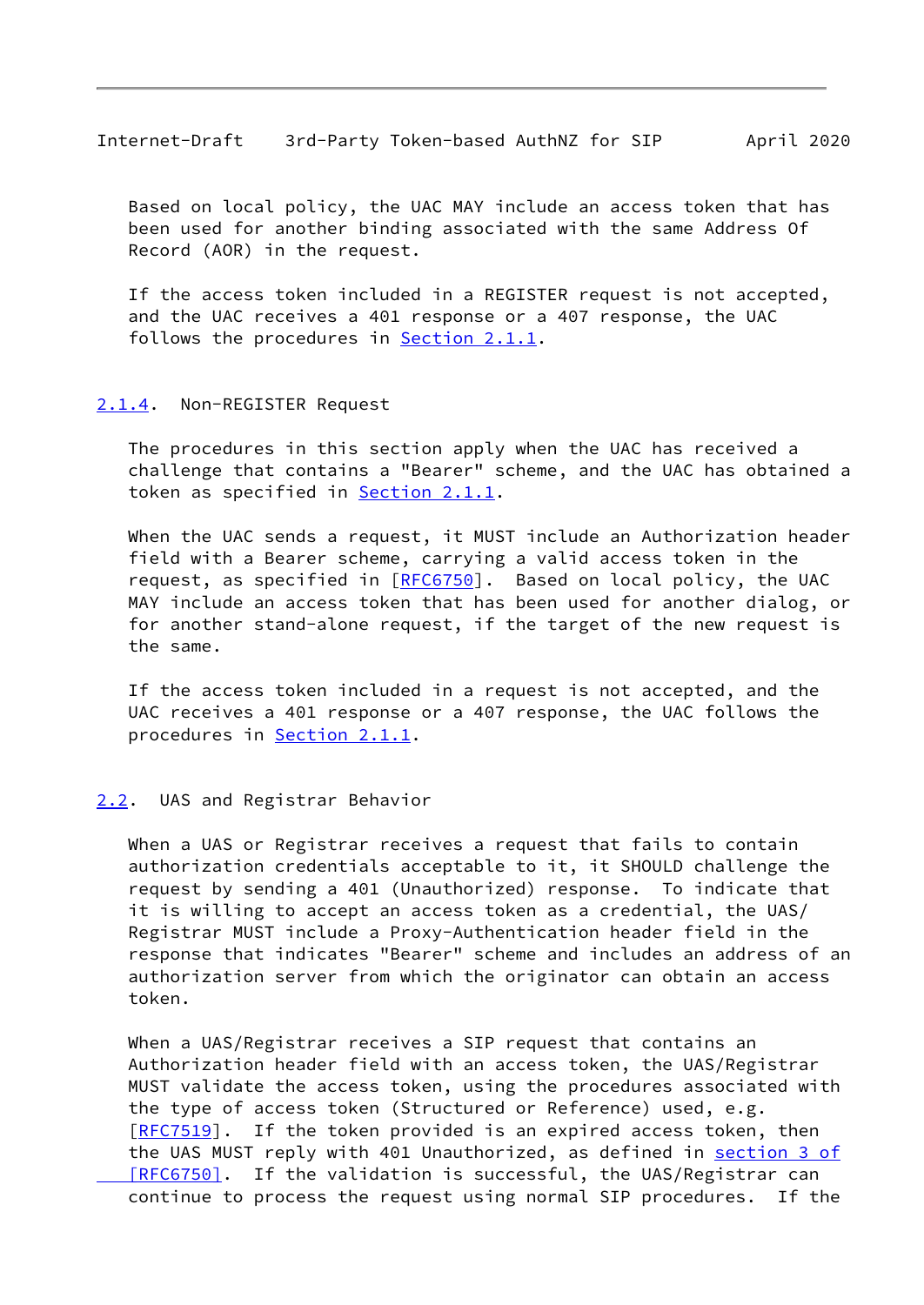validation fails, the UAS/Registrar MUST reject the request.

Shekh-Yusef, et al. Expires 17 October 2020 [Page 9]

<span id="page-10-1"></span>Internet-Draft 3rd-Party Token-based AuthNZ for SIP April 2020

#### <span id="page-10-0"></span>[2.3](#page-10-0). Proxy Behavior

 When a proxy receives a request that fails to contain authorization credentials acceptable to it, it SHOULD challenge the request by sending a 407 (Proxy Authentication Required) response. To indicate that it is willing to accept an access token as a credential, the proxy MUST include a Proxy-Authentication header field in the response that indicates "Bearer" scheme and includes an address to an authorization server from which the originator can obtain an access token.

When a proxy wishes to authenticate a received request, it MUST search the request for Proxy-Authorization header fields with 'realm' parameters that match its realm. It then MUST successfully validate the credentials from at least one Proxy-Authorization header field for its realm. When the scheme is "Bearer", the proxy MUST validate the access token, using the procedures associated with the type of access token (Structured or Reference) used, e.g., [[RFC7519\]](https://datatracker.ietf.org/doc/pdf/rfc7519).

<span id="page-10-2"></span>[3](#page-10-2). Access Token Claims

 The type of services to which an access token grants access can be determined using different methods. The methods used and the access provided by the token is based on local policy agreed between the AS and the registrar.

 If an access token is encoded as a JWT, it might contain a list of claims [\[RFC7519](https://datatracker.ietf.org/doc/pdf/rfc7519)], some registered and some application-specific. The REGISTRAR can grant access to services based on such claims, some other mechanism, or a combination of claims and some other mechanism. If an access token is a reference token, the REGISTRAR will grant access based on some other mechanism. Examples of such other mechanisms are introspection [\[RFC7662](https://datatracker.ietf.org/doc/pdf/rfc7662)], user profile lookups, etc.

#### <span id="page-10-3"></span>[4](#page-10-3). WWW-Authenticate Response Header Field

This section uses ABNF [\[RFC5234](https://datatracker.ietf.org/doc/pdf/rfc5234)] to describe the syntax of the WWW-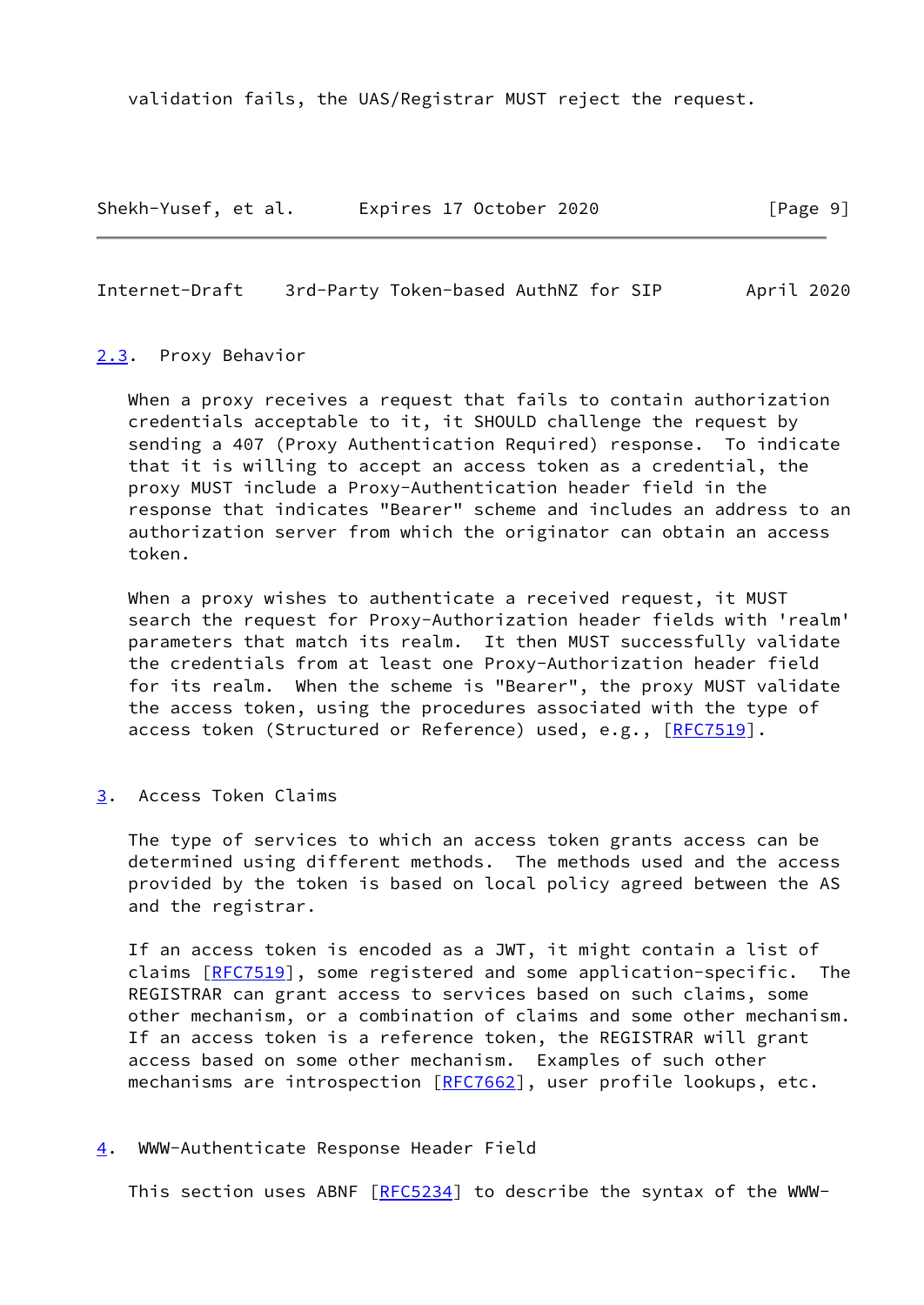Authenticate header field when used with the "Bearer" scheme to challenge the UAC for credentials, by extending the 'challenge' parameter defined by [\[RFC3261](https://datatracker.ietf.org/doc/pdf/rfc3261)].

Shekh-Yusef, et al. Expires 17 October 2020 [Page 10]

Internet-Draft 3rd-Party Token-based AuthNZ for SIP April 2020

challenge =/ ("Bearer" LWS bearer-cln  $\star$  (COMMA bearer-cln)) bearer-cln = realm / scope / authz-server / error / auth-param authz-server = "authz\_server" EQUAL authz-server-value authz-server-value = https-URI realm = <defined in [RFC3261](https://datatracker.ietf.org/doc/pdf/rfc3261)> auth-param =  $\triangleleft$ defined in [RFC3261](https://datatracker.ietf.org/doc/pdf/rfc3261)> scope = <defined in [RFC6749](https://datatracker.ietf.org/doc/pdf/rfc6749)> error = <defined in [RFC6749](https://datatracker.ietf.org/doc/pdf/rfc6749)> https-URI = <defined in [RFC7230>](https://datatracker.ietf.org/doc/pdf/rfc7230)

Figure 3: Bearer Scheme Syntax

 The authz-server parameter contains the HTTPS URI, as defined in [\[RFC7230](https://datatracker.ietf.org/doc/pdf/rfc7230)], of the authorization server. The UAC can discover metadata about the AS using a mechanism like the one defined in  $[REC8414]$ .

The realm and auth-param parameters are defined in  $[REC3261]$ .

Per [\[RFC3261](https://datatracker.ietf.org/doc/pdf/rfc3261)], the realm string alone defines the protection domain. [\[RFC3261](https://datatracker.ietf.org/doc/pdf/rfc3261)] states that the realm string must be globally unique and recommends that the realm string contain a hostname or domain name. It also states that the realm string should be a human-readable identifier that can be rendered to the user.

The scope and error parameters are defined in [[RFC6749](https://datatracker.ietf.org/doc/pdf/rfc6749)].

 The scope parameter could be used by the registrar/proxy to indicate to the UAC the minimum scope that must be associated with the access token to be able to get service. As defined in  $[REC6749]$ , the value of the scope parameter is expressed as a list of space-delimited,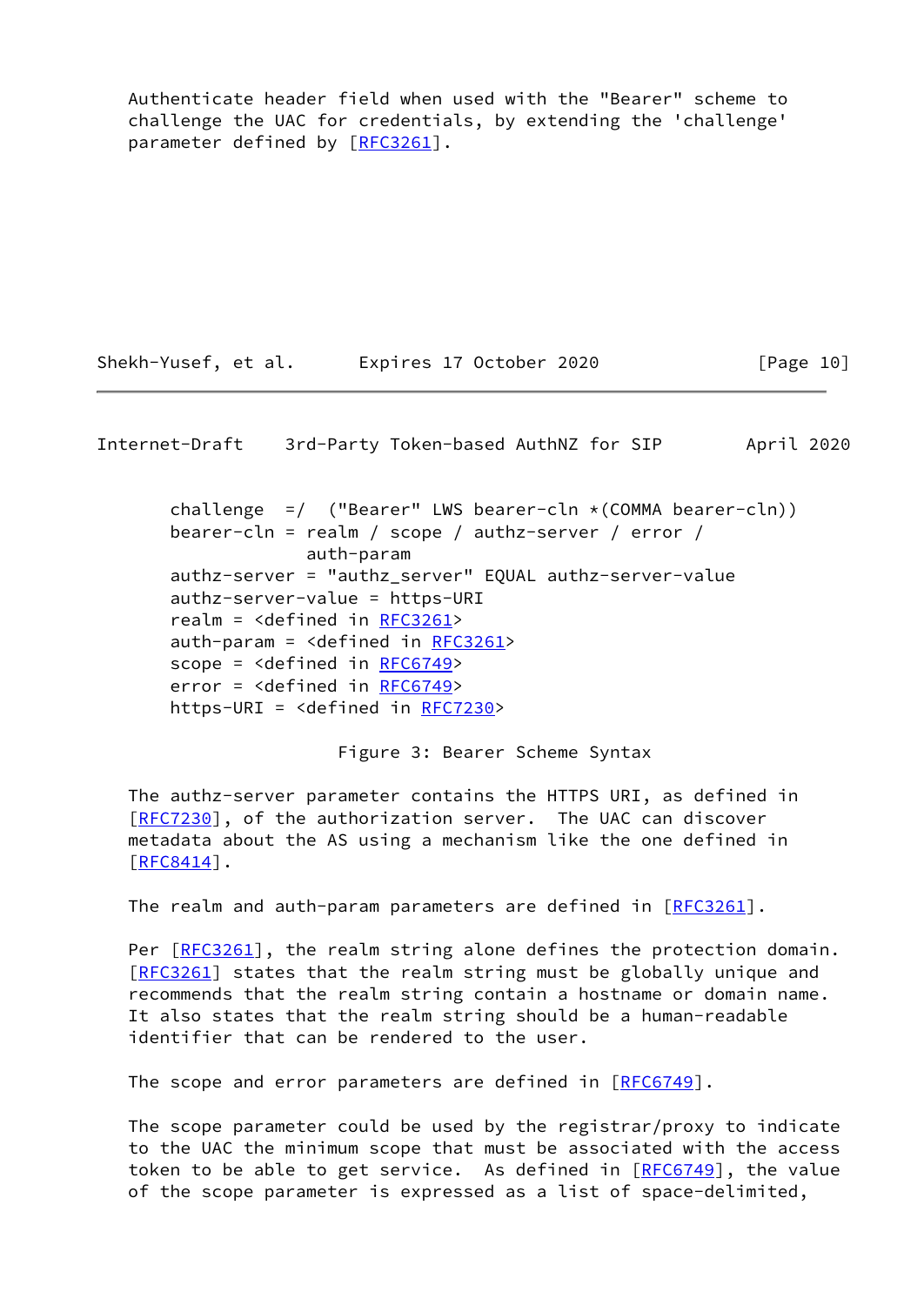case-sensitive strings. The strings are defined by the authorization server. The values of the scope parameter are out of scope of this document. The UAC will use the scope provided by the registrar to contact the AS and obtain a proper token with the requested scope.

 The error parameter could be used by the registrar/proxy to indicate to the UAC the reason for the error, with possible values of "invalid\_token" or "invalid\_scope".

Shekh-Yusef, et al. Expires 17 October 2020 [Page 11]

<span id="page-12-1"></span>Internet-Draft 3rd-Party Token-based AuthNZ for SIP April 2020

### <span id="page-12-0"></span>[5](#page-12-0). Security Considerations

The security considerations for OAuth are defined in  $[RECG749]$ . The security considerations for bearer tokens are defined in [\[RFC6750](https://datatracker.ietf.org/doc/pdf/rfc6750)]. The security considerations for JSON Web Tokens (JWT) are defined in [\[RFC7519](https://datatracker.ietf.org/doc/pdf/rfc7519)]. These security considerations also apply to SIP usage of access token as defined in this document.

 [RFC6749] mandates that access tokens are protected with TLS. However, TLS only guarantees hop-to-hop protection when used to protect SIP signaling. Therefore the access token MUST be protected in a way so that only authorized SIP endpoints will have access to it. Endpoints that support this specification MUST support encrypted JSON Web Tokens (JWT) [[RFC7519](https://datatracker.ietf.org/doc/pdf/rfc7519)] for encoding and protecting access tokens when included in SIP requests, unless some other mechanism is used to guarantee that only authorized SIP endpoints have access to the access token.

- <span id="page-12-2"></span>[6](#page-12-2). IANA Considerations
- <span id="page-12-3"></span>[7](#page-12-3). Acknowledgments

 The authors would like to specially thank Paul Kyzivat for his multiple detailed reviews and suggested text that significantly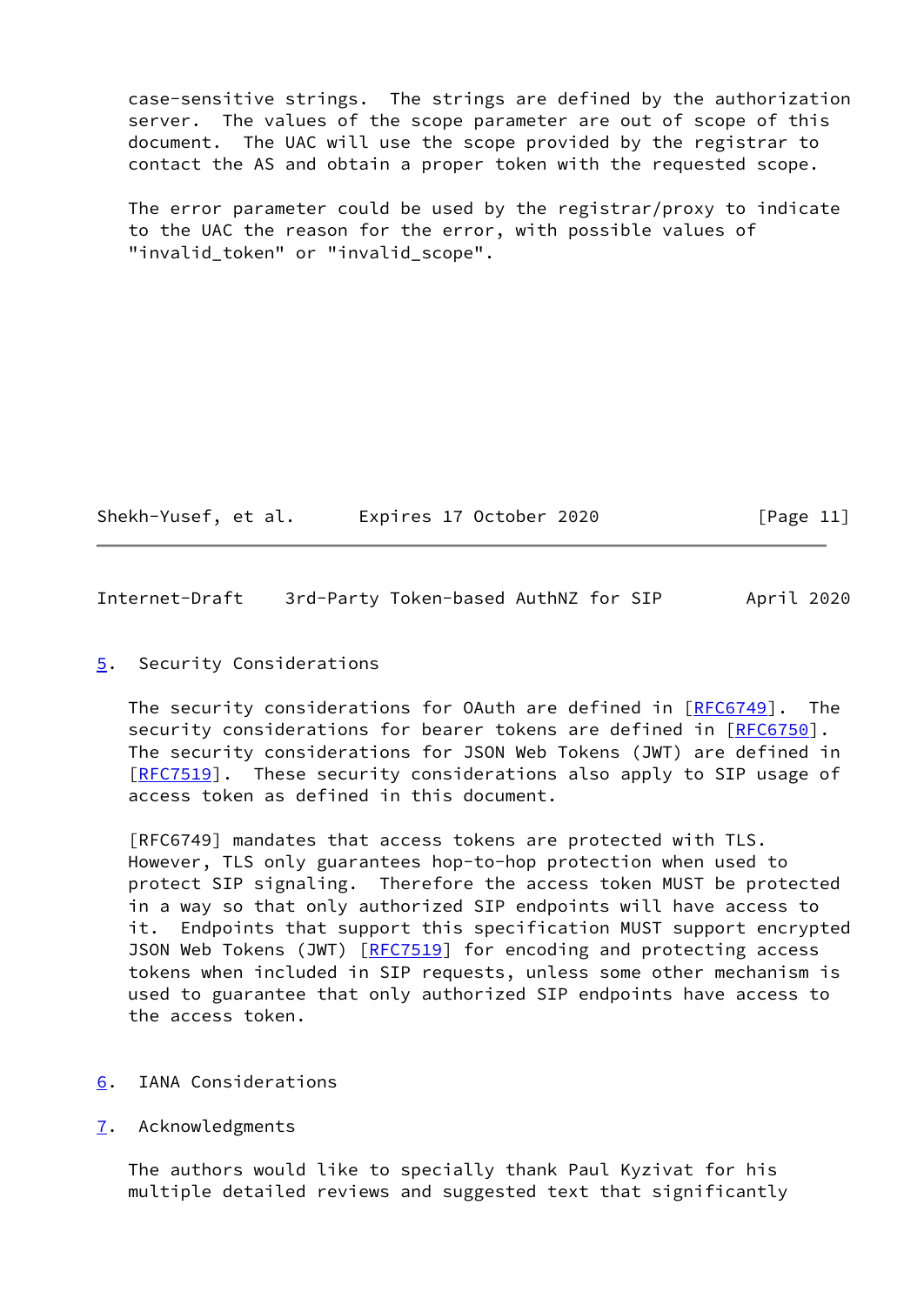improved the quality of the document.

 The authors would also like to thank the following for their review and feedback on this document:

Olle Johansson, Roman Shpount, Dale Worley, and Jorgen Axell.

 The authors would also like to thank the following for their review and feedback of the original document that was replaced with this document:

 Andrew Allen, Martin Dolly, Keith Drage, Paul Kyzivat, Jon Peterson, Michael Procter, Roy Radhika, Matt Ryan, Ivo Sedlacek, Roman Shpount, Robert Sparks, Asveren Tolga, Dale Worley, and Yehoshua Gev.

 The authors would also like to specially thank Jean Mahoney for her multiple reviews, editorial help, and the coversion of the XML source file from v2 to v3.

| Shekh-Yusef, et al. | Expires 17 October 2020 | [Page 12] |
|---------------------|-------------------------|-----------|
|---------------------|-------------------------|-----------|

<span id="page-13-1"></span>Internet-Draft 3rd-Party Token-based AuthNZ for SIP April 2020

#### <span id="page-13-0"></span>[8](#page-13-0). Normative References

- <span id="page-13-2"></span> [OPENID] Sakimura, N., Bradley, J., Jones, M., de Medeiros, B., and C. Mortimore, "OpenID Connect Core 1.0", February 2014.
- [RFC2119] Bradner, S., "Key words for use in RFCs to Indicate Requirement Levels", [BCP 14](https://datatracker.ietf.org/doc/pdf/bcp14), [RFC 2119](https://datatracker.ietf.org/doc/pdf/rfc2119), DOI 10.17487/RFC2119, March 1997, <[https://www.rfc-editor.org/info/rfc2119>](https://www.rfc-editor.org/info/rfc2119).
- [RFC3261] Rosenberg, J., Schulzrinne, H., Camarillo, G., Johnston, A., Peterson, J., Sparks, R., Handley, M., and E. Schooler, "SIP: Session Initiation Protocol", [RFC 3261](https://datatracker.ietf.org/doc/pdf/rfc3261), DOI 10.17487/RFC3261, June 2002, <[https://www.rfc-editor.org/info/rfc3261>](https://www.rfc-editor.org/info/rfc3261).
- [RFC5234] Crocker, D., Ed. and P. Overell, "Augmented BNF for Syntax Specifications: ABNF", STD 68, [RFC 5234](https://datatracker.ietf.org/doc/pdf/rfc5234),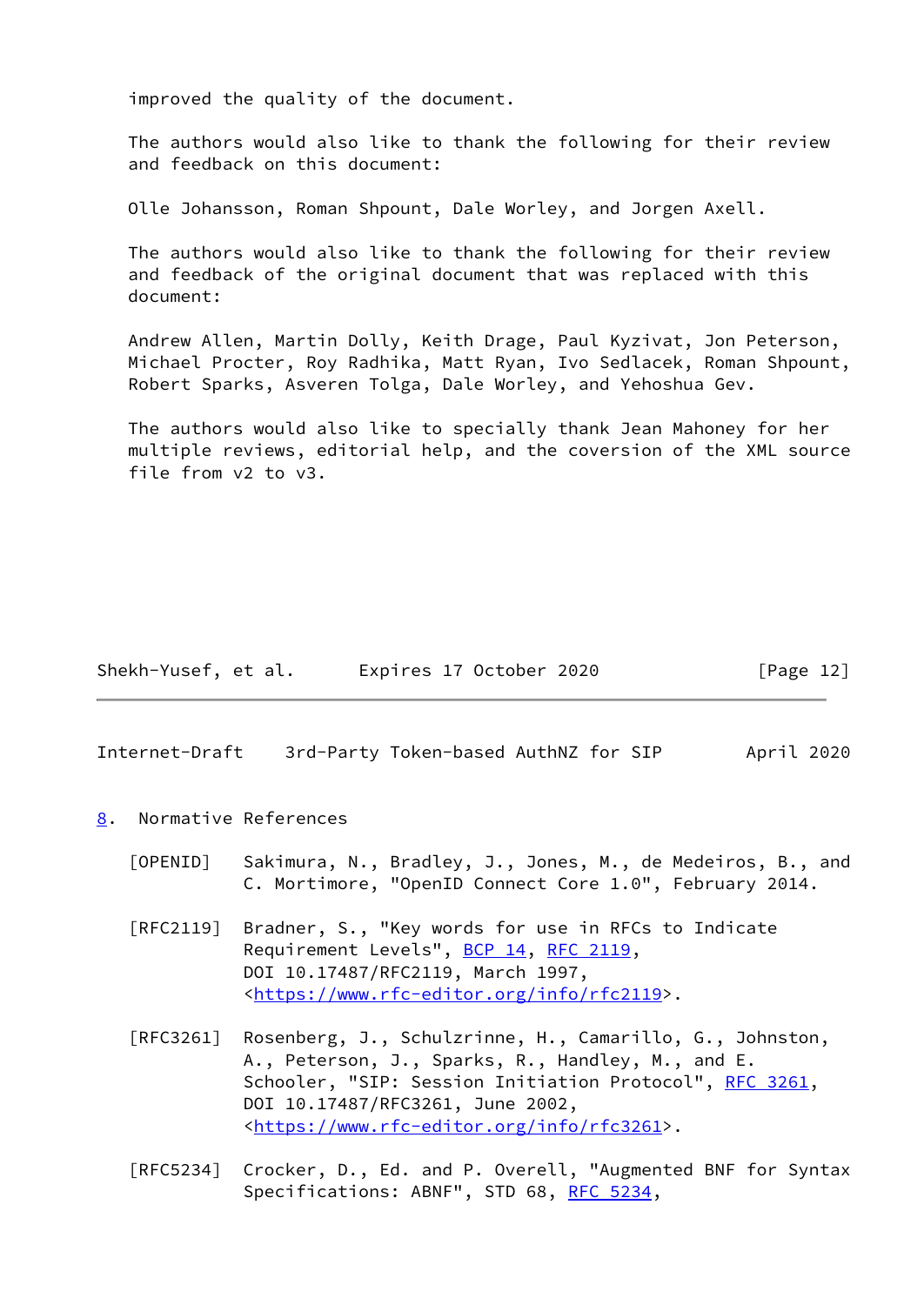DOI 10.17487/RFC5234, January 2008, <[https://www.rfc-editor.org/info/rfc5234>](https://www.rfc-editor.org/info/rfc5234).

- [RFC6749] Hardt, D., Ed., "The OAuth 2.0 Authorization Framework", [RFC 6749,](https://datatracker.ietf.org/doc/pdf/rfc6749) DOI 10.17487/RFC6749, October 2012, <[https://www.rfc-editor.org/info/rfc6749>](https://www.rfc-editor.org/info/rfc6749).
- [RFC6750] Jones, M. and D. Hardt, "The OAuth 2.0 Authorization Framework: Bearer Token Usage", [RFC 6750,](https://datatracker.ietf.org/doc/pdf/rfc6750) DOI 10.17487/RFC6750, October 2012, <[https://www.rfc-editor.org/info/rfc6750>](https://www.rfc-editor.org/info/rfc6750).
- [RFC7230] Fielding, R., Ed. and J. Reschke, Ed., "Hypertext Transfer Protocol (HTTP/1.1): Message Syntax and Routing", [RFC 7230,](https://datatracker.ietf.org/doc/pdf/rfc7230) DOI 10.17487/RFC7230, June 2014, <[https://www.rfc-editor.org/info/rfc7230>](https://www.rfc-editor.org/info/rfc7230).
- [RFC7519] Jones, M., Bradley, J., and N. Sakimura, "JSON Web Token (JWT)", [RFC 7519,](https://datatracker.ietf.org/doc/pdf/rfc7519) DOI 10.17487/RFC7519, May 2015, <[https://www.rfc-editor.org/info/rfc7519>](https://www.rfc-editor.org/info/rfc7519).
- [RFC7662] Richer, J., Ed., "OAuth 2.0 Token Introspection", [RFC 7662,](https://datatracker.ietf.org/doc/pdf/rfc7662) DOI 10.17487/RFC7662, October 2015, <[https://www.rfc-editor.org/info/rfc7662>](https://www.rfc-editor.org/info/rfc7662).
- [RFC8174] Leiba, B., "Ambiguity of Uppercase vs Lowercase in [RFC](https://datatracker.ietf.org/doc/pdf/rfc2119) [2119](https://datatracker.ietf.org/doc/pdf/rfc2119) Key Words", [BCP 14](https://datatracker.ietf.org/doc/pdf/bcp14), [RFC 8174,](https://datatracker.ietf.org/doc/pdf/rfc8174) DOI 10.17487/RFC8174, May 2017, [<https://www.rfc-editor.org/info/rfc8174](https://www.rfc-editor.org/info/rfc8174)>.

Shekh-Yusef, et al. Expires 17 October 2020 [Page 13]

- <span id="page-14-0"></span>Internet-Draft 3rd-Party Token-based AuthNZ for SIP April 2020
	- [RFC8252] Denniss, W. and J. Bradley, "OAuth 2.0 for Native Apps", [BCP 212](https://datatracker.ietf.org/doc/pdf/bcp212), [RFC 8252,](https://datatracker.ietf.org/doc/pdf/rfc8252) DOI 10.17487/RFC8252, October 2017, <[https://www.rfc-editor.org/info/rfc8252>](https://www.rfc-editor.org/info/rfc8252).
	- [RFC8414] Jones, M., Sakimura, N., and J. Bradley, "OAuth 2.0 Authorization Server Metadata", [RFC 8414,](https://datatracker.ietf.org/doc/pdf/rfc8414) DOI 10.17487/RFC8414, June 2018, <[https://www.rfc-editor.org/info/rfc8414>](https://www.rfc-editor.org/info/rfc8414).

Authors' Addresses